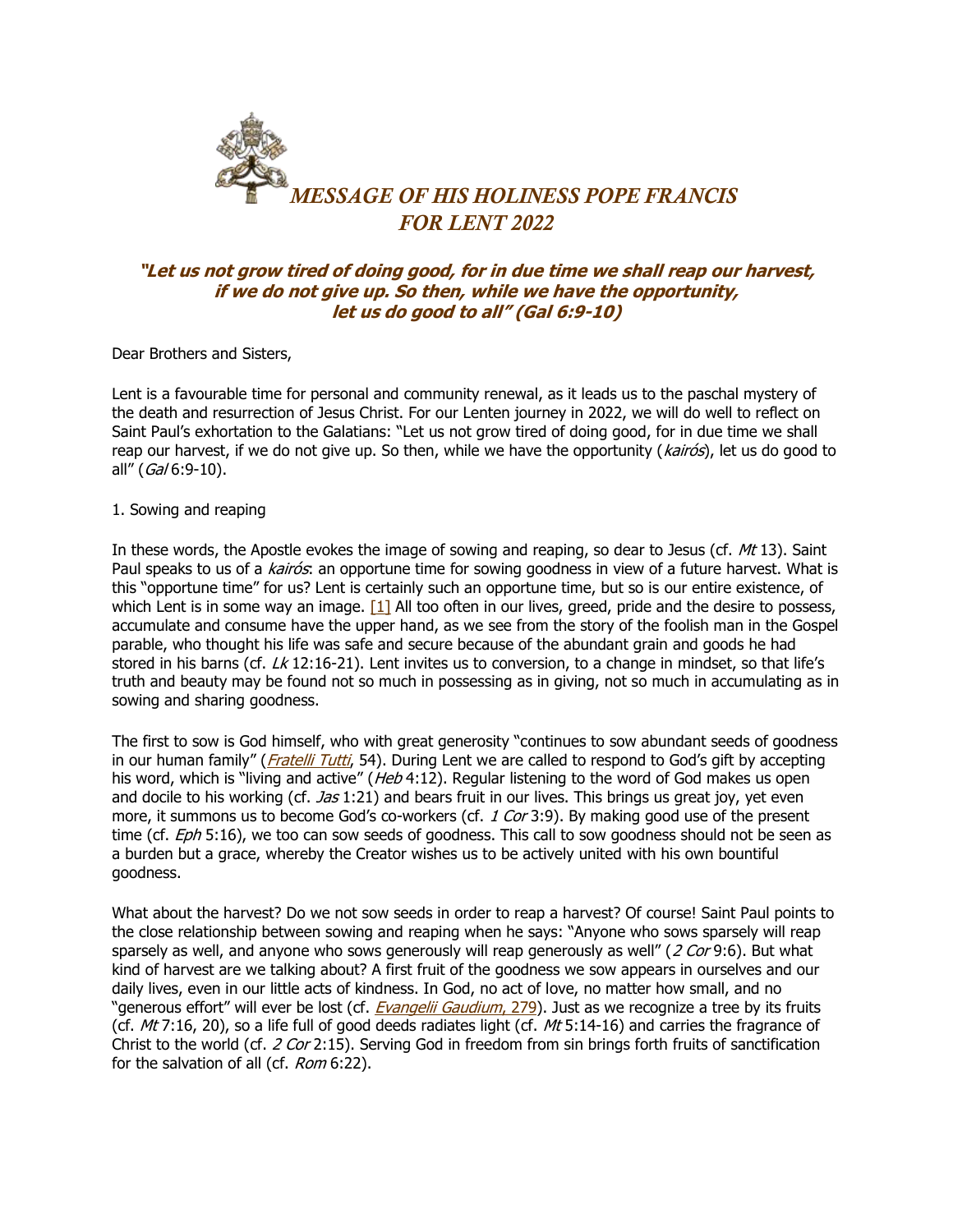In truth, we see only a small portion of the fruits of what we sow, since, according to the Gospel proverb, "one sows, while another reaps" (*Jn* 4:37). When we sow for the benefit of others, we share in God's own benevolent love: "it is truly noble to place our hope in the hidden power of the seeds of goodness we sow, and thus to initiate processes whose fruits will be reaped by others" ([Fratelli Tutti](https://www.vatican.va/content/francesco/en/encyclicals/documents/papa-francesco_20201003_enciclica-fratelli-tutti.html), 196). Sowing goodness for the benefit of others frees us from narrow self-interest, infuses our actions with gratuitousness, and makes us part of the magnificent horizon of God's benevolent plan.

The word of God broadens and elevates our vision: it tells us that the real harvest is eschatological, the harvest of the last, undying day. The mature fruit of our lives and actions is "fruit for eternal life" (*Jn* 4:36), our "treasure in heaven" ( $Lk$  12:33; 18:22). Jesus himself uses the image of the seed that dies in the ground in order to bear fruit as a symbol of the mystery of his death and resurrection (cf.  $Jn$  12:24); while Saint Paul uses the same image to speak of the resurrection of our bodies: "What is sown is perishable, but what is raised is imperishable; what is sown is contemptible but what is raised is glorious; what is sown is weak, but what is raised is powerful; what is sown is a natural body, and what is raised is a spiritual body" (1 Cor 15:42-44). The hope of resurrection is the great light that the risen Christ brings to the world, for "if our hope in Christ has been for this life only, we are of all people the most pitiable. In fact, however, Christ has been raised from the dead, as the first-fruits of all who have fallen asleep" (1 Cor 15:19-20). Those who are intimately united to him in love "by dying a death like his" (Rom 6:5) will also be united to his resurrection for eternal life (cf.  $Jn$  5:29). "Then the upright will shine like the sun in the kingdom of their Father" ( $Mt$  13:43).

## 2. "Let us not grow tired of doing good"

Christ's resurrection enlivens earthly hopes with the "great hope" of eternal life, planting the seed of salvation in our present time (cf. BENEDICT XVI, [Spe Salvi](https://www.vatican.va/content/benedict-xvi/en/encyclicals/documents/hf_ben-xvi_enc_20071130_spe-salvi.html), 3; 7). Bitter disappointment at shattered dreams, deep concern for the challenges ahead and discouragement at the poverty of our resources, can make us tempted to seek refuge in self-centredness and indifference to the suffering of others. Indeed, even our best resources have their limitations: "Youths grow tired and weary, the young stumble and fall" ( $Is$  40:30). Yet God "gives strength to the weary, he strengthens the powerless... Those who hope in the Lord will regain their strength, they will soar on wings like eagles; though they run they will not grow weary, though they walk they will never tire» ( $Is$  40:29, 31). The Lenten season calls us to place our faith and hope in the Lord (cf. 1 Pet 1:21), since only if we fix our gaze on the risen Christ (cf. Heb 12:2) will we be able to respond to the Apostle's appeal, "Let us never grow tired of doing good" ( $Gal(6.9)$ .

Let us not grow tired of praying. Jesus taught us to "pray always without becoming weary" ( $Lk$  18:1). We need to pray because we need God. Thinking that we need nothing other than ourselves is a dangerous illusion. If the pandemic has heightened the awareness of our own personal and social fragility, may this Lent allow us to experience the consolation provided by faith in God, without whom we cannot stand firm (cf. Is 7:9). No one attains salvation alone, since we are all in the same boat, amid the storms of history; [\[2\]](https://www.vatican.va/content/francesco/en/messages/lent/documents/20211111-messaggio-quaresima2022.html#_ftn2) and certainly no one reaches salvation without God, for only the paschal mystery of Jesus Christ triumphs over the dark waters of death. Faith does not spare us life's burdens and tribulations, but it does allow us to face them in union with God in Christ, with the great hope that does not disappoint, whose pledge is the love that God has poured into our hearts through the Holy Spirit (cf. Rom 5:1-5).

Let us not grow tired of uprooting evil from our lives. May the corporal fasting to which Lent calls us fortify our spirit for the battle against sin. Let us not grow tired of asking for forgiveness in the Sacrament of Penance and Reconciliation, knowing that God never tires of forgiving. [\[3\]](https://www.vatican.va/content/francesco/en/messages/lent/documents/20211111-messaggio-quaresima2022.html#_ftn3) Let us not grow tired of fighting against concupiscence, that weakness which induces to selfishness and all evil, and finds in the course of history a variety of ways to lure men and women into sin (cf. [Fratelli Tutti](https://www.vatican.va/content/francesco/en/encyclicals/documents/papa-francesco_20201003_enciclica-fratelli-tutti.html), 166). One of these is addiction to the digital media, which impoverishes human relationships. Lent is a propitious time to